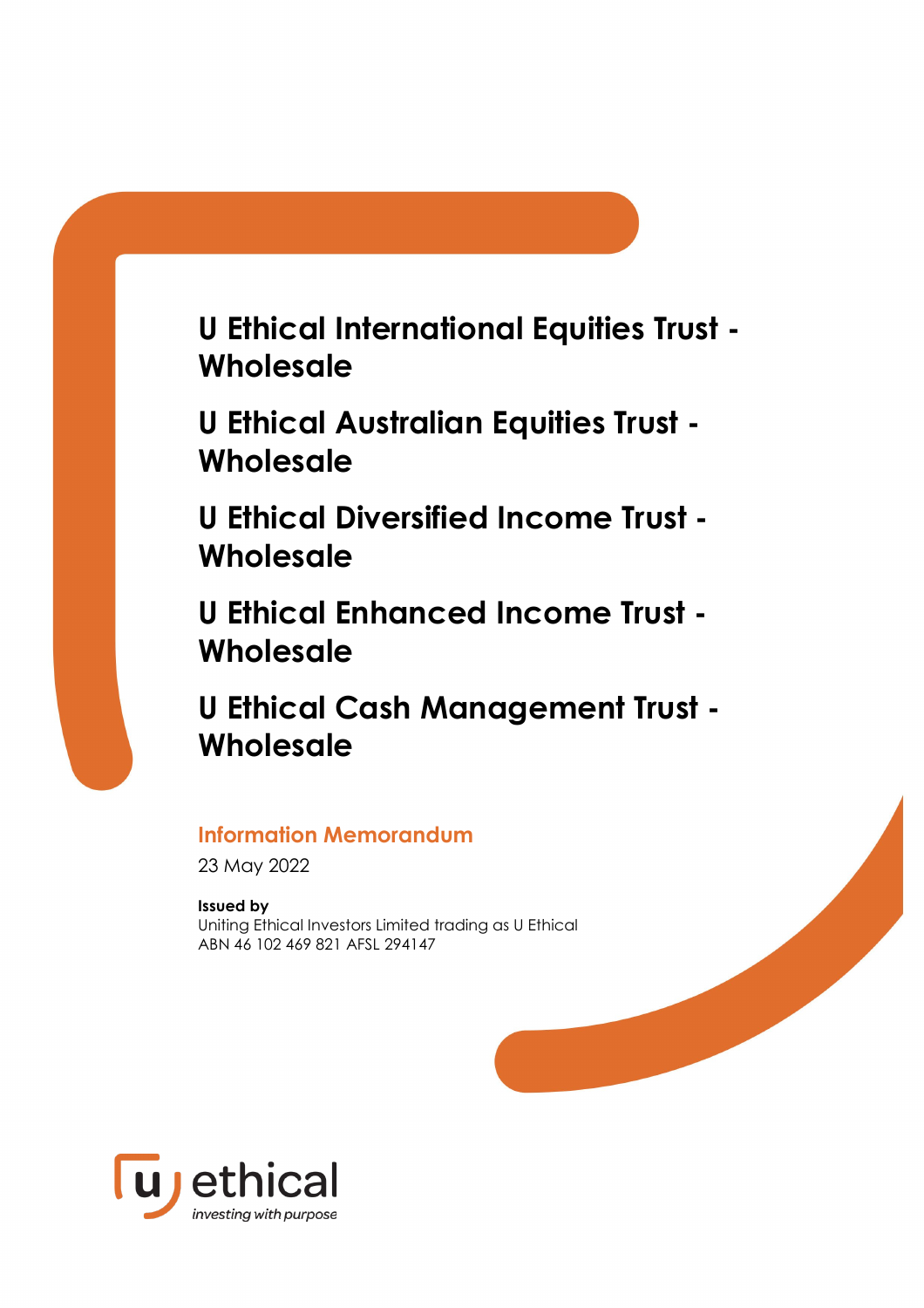# **Contents**

|    | 1. About U Ethical                     | 3  |
|----|----------------------------------------|----|
|    | 2. How the trusts work                 | 3  |
|    | 3. Benefits of investing in the trusts | 5  |
|    | 4. Risks of investing in the trusts    | 5  |
|    | 5. How we invest your money            | 7  |
|    | 6. Fees and costs                      | 10 |
|    | 7. How the trusts are taxed            | 12 |
|    | 8. How to apply                        | 14 |
| 9. | <b>Other information</b>               | 15 |

**Registered address** Level 6, 130 Lonsdale Street Melbourne Vic 3000

**Website** [www.uethical.com](http://www.uethical.com/) **Email** [info@uethical.com](mailto:info@uethical.com)

**Telephone** 1800 996 888

**Office Hours** 8.30 a.m. – 5.00 p.m. Monday to Friday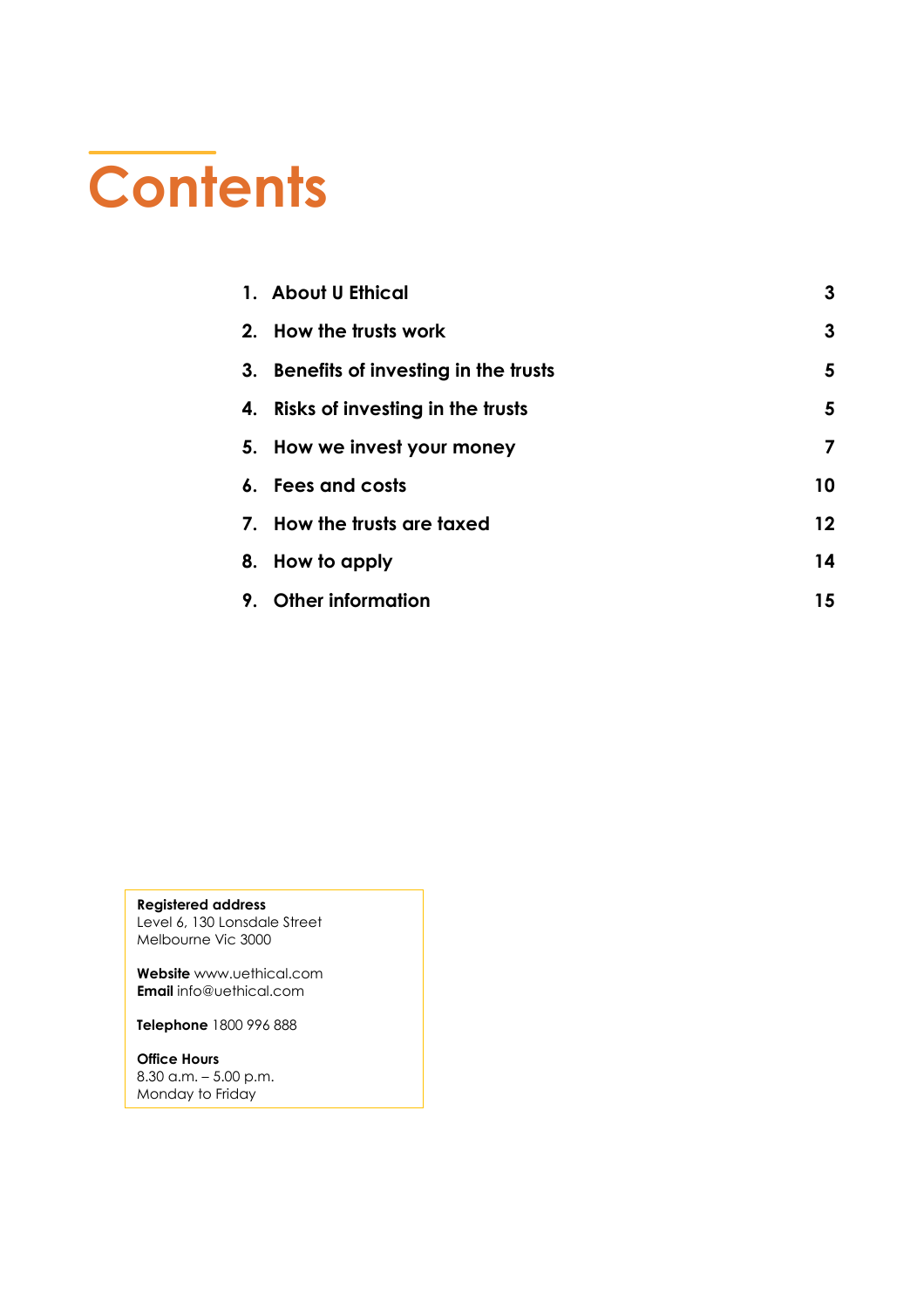This Information Memorandum (IM) contains significant information you need to make a decision to invest in one or more of the trusts named in this IM (Trusts). You should consider the information in this IM in reference to the relevant trust before making a decision to invest in the trust/s. The information in this IM is general information only and does not take into account your personal financial situation or needs. You should consider obtaining financial advice that is tailored to suit your personal circumstances. Information in this IM is relevant to all trusts unless stated otherwise.

Investments in the trusts can only be made by wholesale investors receiving the IM (including an electronic version) in Australia, and to certain wholesale investors in those countries where the offer to invest and investment in the trusts is lawful in both that country and Australia. If you receive this IM outside Australia, you should seek professional advice about restrictions on investing in the trusts. The trusts have not been and are not required to be registered as managed investment schemes and this IM has not been and is not required to be lodged with the Australian Securities and Investments Commission (ASIC).

The information in this IM is not intended to be relied upon as investment or tax advice. To the maximum extent permitted by law, U Ethical does not accept any liability or responsibility for any loss or damage (without limitation) arising from reliance placed on the information contained in this IM. An investment in any unit trust is subject to risks of potential loss of income and the potential loss of capital. U Ethical does not guarantee any particular rate of return or the performance of the trusts nor the repayment of capital or any particular tax treatment of any unitholder.

You should conduct your own due diligence prior to submitting an application to invest in the trusts. By submitting an application to invest in the trusts you confirm that you have conducted your own due diligence and have placed no reliance on any information, statements or data provided in this IM.

In this IM, a "Business Day" means any day other than a Saturday, Sunday or public holiday on which the banks in Victoria are generally open for business and all times are Melbourne time.

# <span id="page-2-0"></span>**1. About U Ethical**

U Ethical is the trustee and investment manager of the trusts. As the trustee, we are responsible for overseeing the operations of the trusts. As the investment manager, we are responsible for selecting and managing the assets of the trusts.

U Ethical is a public company limited by guarantee and an autonomous social enterprise of the Uniting Church with an independent board. We are an investment manager with a difference. We believe in creating a better world by investing with purpose—today and into the future. Our oldest funds were established in 1985 and over recent years, we have grown steadily to become one of the largest ethical investment managers in Australia.

# <span id="page-2-1"></span>**2. How the trusts work**

When you invest in the trusts, your money is pooled together with the money of other investors and invested in accordance with the relevant trust's investment strategy.

# **2.1 Units and unit prices**

You can obtain information about our unit pricing policy by contacting us. Application and redemption prices are available on our website or by contacting us during business hours.

# **2.1.1 Cash Management Trust (Wholesale) only**

When you invest in the trust, you will be issued with units representing the value of your investment. The application and redemption prices of the trust are normally \$1.00 and this price is not expected to change. However, the unit price is not guaranteed and a decline in the asset value of the trust's underlying investments could cause the unit price to fall below \$1. In the normal course of events we would expect that the capital proceeds upon redemption to be equal to the cost of acquiring units in the trust (excluding fees and costs). However, there is no guarantee of the return of capital or income of the trust.

#### **2.1.2 All other trusts in this IM**

You will be issued with units representing the value of your investment which have a unit price. Unit prices reflect the market value of the assets of a trust and consequently will rise or fall as the market value of the assets in the trust rises or falls. The unit price is calculated by dividing the total net assets by the number of units on issue. For example, if \$100,000,000 of net assets is held and there are 100,000,000 units on issue, the unit price would be \$1.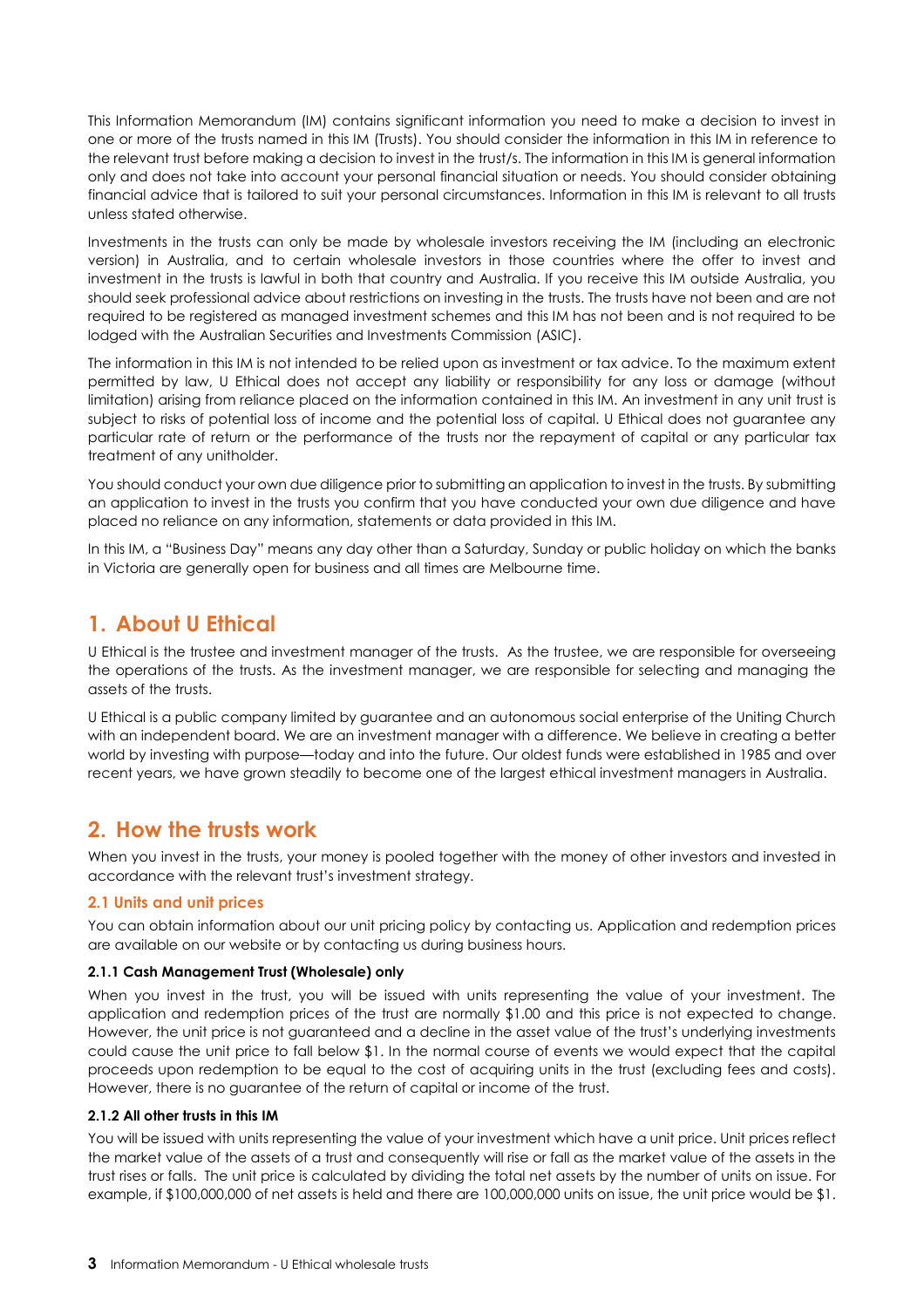## **2.2 How to invest**

You can make an initial investment in a trust by sending us a correctly completed application form together with the required supporting identification documentation.

### **2.3 Minimum investment**

The minimum initial investment is \$500,000 per trust. Additional investments of at least \$10,000 per trust can be lodged at any time there after.

## **2.4 Payment methods**

Payment should be made via electronic funds transfer. Cash is not accepted. Investments less than \$1,000,000 should be made via the BPay facility (product details can be found on the application form and website), and for investments greater than \$1,000,000 electronic fund transfer details will be forward to you directly.

#### **2.5 How to redeem**

You can redeem some or all of your investment at any time, as long as the redemption request is for at least \$5,000 per Trust, by sending us a correctly completed redemption form. For institutional investors please contact us for alternative options. If your redemption request results in your remaining investment in a trust falling below \$250,000, we may require you to redeem your entire balance in that trust.

Redemptions from the trusts will be paid directly to your nominated Australian bank account. You can usually expect to receive the proceeds within seven (7) business days after receipt and acceptance of your redemption request. However, in January and July when distributions are being processed, this may extend to ten (10) Business Days.

### **2.6 Restrictions on redemptions**

There may be circumstances when redemptions from a trust are suspended, for example when the trust is illiquid (as defined by the Corporations Act 2001). During such periods, your ability to redeem may be restricted and you may have to wait before you can redeem some or all of your investment.

### **2.7 Processing**

Valid application and redemption requests, including cleared funds for applications, received before 11.00am for the Cash Management Trust (Wholesale) and 1.00pm for all other trusts on a Business Day are processed at the price applicable and effective on the day all requirements are met. Application and redemption requests received after 11.00am for the Cash Management Trust and 1.00pm for all other trusts are taken as being received on the following Business Day. Unit prices, which reflect the net asset value of the trusts' investments, are calculated each Business Day after all relevant securities markets close.

If an invalid or incomplete application or redemption request is received, it will be processed on the day we receive the correct documentation and cleared funds. The cut-off times noted above apply.

You will receive a written acknowledgment for each application and redemption.

Applications and redemptions are suspended for a brief period half-yearly for completion of distributions to existing unitholders.

#### **2.8 Valuation**

Valuations are performed on the trusts every Business Day. The value of a trust is the total market value of all the assets less the total liabilities including accrued liabilities.

# **2.9 Distributions**

The income of a trust may include interest, dividends and net capital gains from the sale of investments. Expenses are deducted to calculate net income. Generally, income distribution periods end on 31 December and 30 June, with income distributed to unitholders within one month. The distribution per unit will be notified upon payment. Any net realised capital gains will be distributed proportionately to investors who hold units on 30 June following the realisation of the gain. Any unrealised capital gains will not be distributed, but will be reflected in the unit price.

At your request, the income distribution may be:

- Reinvested in the relevant trust,
- − Credited to your nominated Australian bank account.

If no preference is indicated on your application form or if we do not have valid Australian bank account details, income distributions will be reinvested.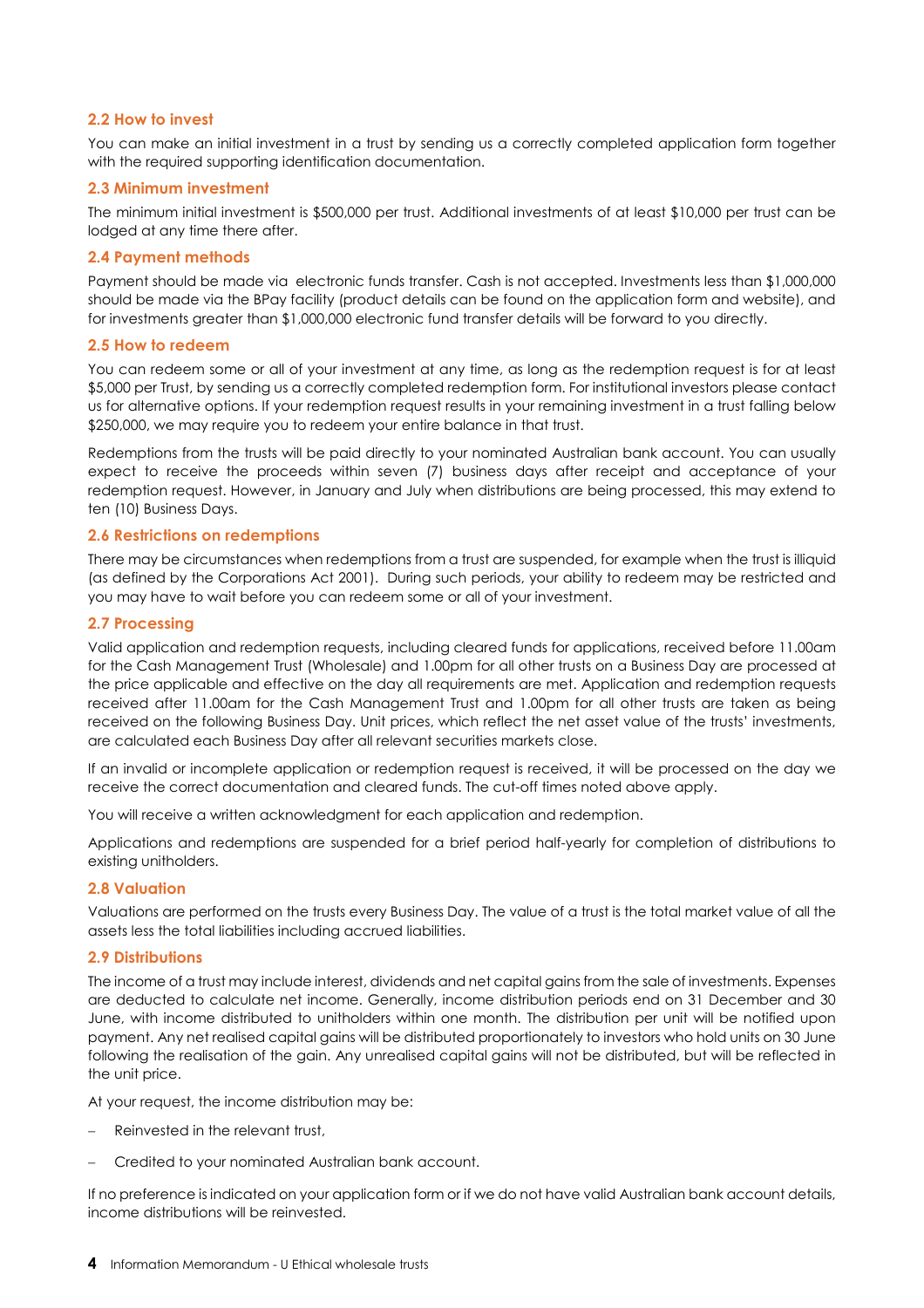**The material relating to how a trust works may change between the time you read this IM and the day when you acquire the product.**

# <span id="page-4-0"></span>**3. Benefits of investing in the trusts**

## **3.1 Significant features**

The trusts are designed to meet the needs of investors seeking to create positive impact alongside competitive financial returns. They provide exposure to various assets classes subject to U Ethical's ethical investment policy―please see section 5, 'How we invest your money', for more details. A copy of the ethical investment policy is available on our website.

#### **3.2 Significant benefits**

**Ethical investment**: Investments are managed in accordance with a comprehensive ethical investment policy.

**Income**: Investors have the potential to receive regular income in the form of half-yearly distributions.

**Liquidity**: Some or all of the underlying investments are liquid so investors can generally redeem investments at any point in time.

**Professional funds management**: Investing is complex and time consuming and the trusts offer investors access to the expertise and experience of a professional investment manager.

**Portfolio diversity**: The trusts enable investors to obtain exposure to a greater number and diversity of ethically screened investments than would typically be possible for a sole investor.

**Risk management**: The trusts provide investors with the opportunity to diversify, and hence manage, the risks involved in investing in a trust's assets.

**Reinvestment of distributions**: Investors have the ability to automatically reinvest income distributions in the relevant trust with no entry or transaction costs.

**Regular reporting**: You will receive statements regarding your account every six months (31 December and 30 June) detailing income distributions, account balances and transaction summaries. Product level quarterly performance reports can be found on our website.

**Reliable client service**: We endeavour to provide superior and personalised service to all trust investors.

The material relating to the benefits of investing in a trust and its key features may change between the time you read this IM and the day when you acquire the product.

# <span id="page-4-1"></span>**4. Risks of investing in the trusts**

All investments carry some level of risk. The likely investment return and risk of losing money is different for each managed investment scheme as different strategies carry different levels of risk depending on the portfolio of assets that make up the scheme. Those assets with potentially higher long-term returns may also have a higher risk of losing money in the shorter term.

Risk can be managed but it cannot be completely eliminated. It is important to understand that:

- − The value of some investments will rise and fall;
- The level of investment returns will vary, and future returns may differ from past returns;
- Returns are not guaranteed and there is a risk income distributions will not be received and that investors may lose some of their money; and
- Laws affecting investments in a managed investment scheme may change over time.

The appropriate level of risk for each investor will vary and depend on a range of factors including the investor's overall portfolio allocations, investment objectives, liabilities, investment time frame and risk tolerance.

The risks of the trusts vary and may include, but are not limited to:

#### **4.1 Risks specific to the Trusts' assets**

**Company specific risk**: Investments in a company's securities will be subject to the risks to which that company is itself exposed. They include changes in management, actions of competitors and regulators, changes in technology and market trends.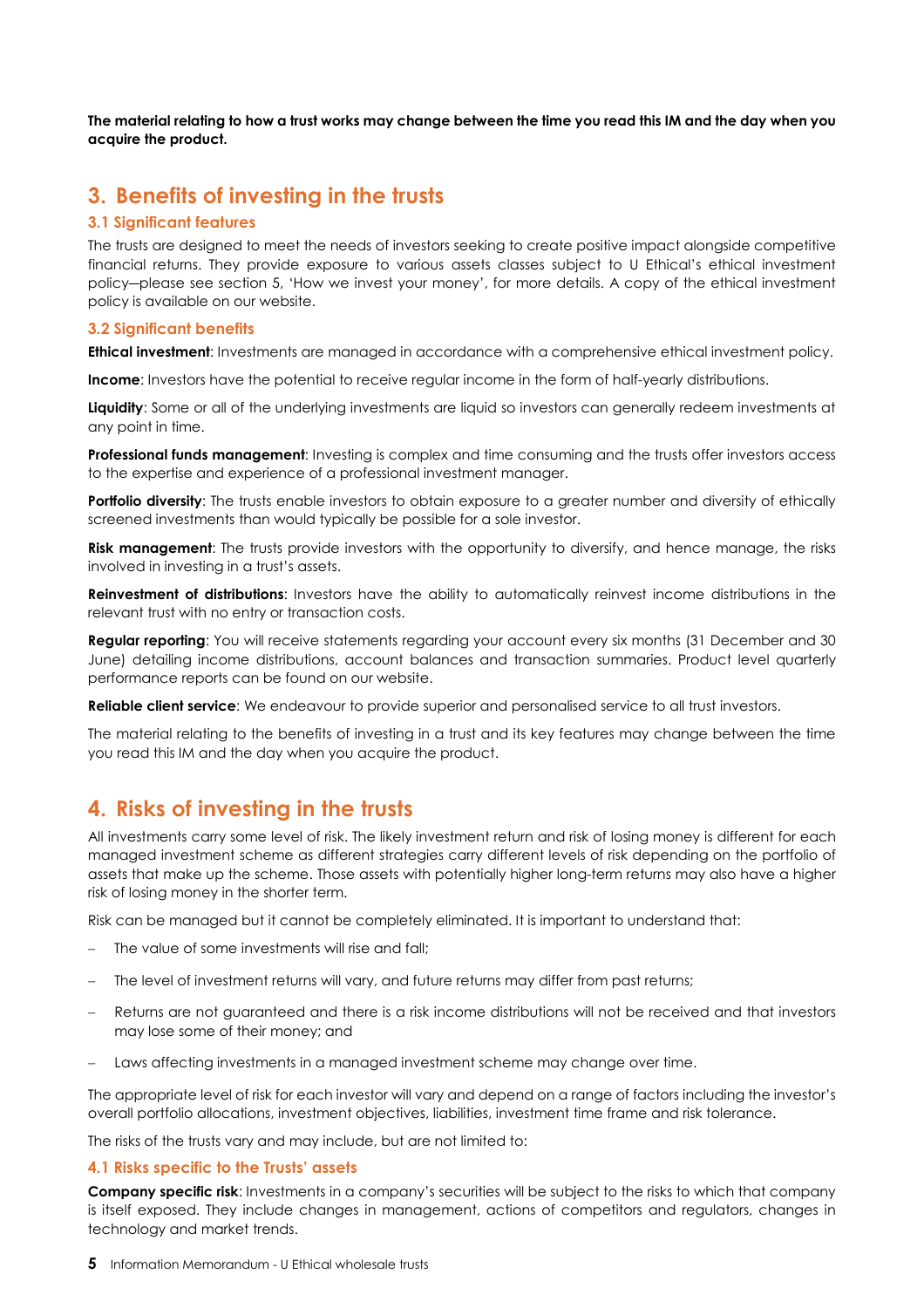**Concentration risk**: If a trust holds a concentrated portfolio, returns may be dependent upon the performance of individual companies or investments. The concentrated exposure may lead to increased volatility in the unit price and increased risk of poor performance.

**Counterparty risk**: There is a risk that a trust may incur a loss arising from the failure of another party to a contract (the counterparty) to meet its obligations. Counterparty risk arises primarily from investments in cash, derivatives and currency transactions. Substantial losses can be incurred if a counterparty fails to deliver on its contractual obligations.

**Credit risk**: The issuer of a security owned by a trust or a borrower from a trust may not meet its obligations to make a payment of interest, a repayment of principle or some other financial obligation.

**Derivatives risk**: The value of a derivative is derived from the value of an underlying asset and can be highly volatile. Changes in the value of derivatives may occur due to a range of factors that include rises or falls in the value of the derivative in line with movements in the value of the underlying asset, potential liquidity of the derivative and counterparty credit risk.

**Interest rate risk**: The returns from an investment may be adversely impacted by changes in interest rates.

# **4.2 Risks specific to the Trusts' investment strategy**

**Currency risk**: For unhedged investments in international assets, a rise in the Australian dollar relative to other currencies will negatively impact investment values and returns. Companies that the Trust invests in may earn revenue in foreign currencies, which may not hedge their currency exposures. Currency markets can be extremely volatile and are subject to a range of unpredictable forces. Adverse movements in the Australian dollar relative to other currencies may negatively impact investment values and returns. It is not our intention to hedge foreign currency exposures arising from investments in overseas markets.

**Investment selection risk**: The specific investments selected by U Ethical may not perform as expected, which can have an impact on performance.

Liquidity risk: Investments may be or may become illiquid due to unforeseen financial or economic events, in which case redemptions could be temporarily suspended. In such circumstances, a trust may be unable to liquidate sufficient assets to meet its obligations, including payment of redemptions within required timeframes, or it may be required to sell assets at a substantial loss in order to do so.

**Macro-economic risk**: The general state of the Australian and international economies as well as changes in taxation policy, monetary policy, interest rates, currency exchange rates and statutory requirements are some of the factors which may negatively influence financial markets, assets and individual companies.

**Market risk**: There is a risk that the market price of assets will fluctuate. This may be as a result of factors such as economic conditions, government regulations, market sentiment, local and international political events, pandemic outbreaks, and environmental and technological issues.

**Performance risk:** There is a risk that a trust may not achieve its investment objectives.

**Pooled investment scheme risk**: The market prices at which inflows are invested, or at which assets are sold to fulfil outflows, may differ from the prices used to calculate entry and exit unit prices. Where the Trust invests in cash or cash equivalent assets, the interest rates at which inflows are invested may differ from the interest rates generated by existing assets, or the interest rates generated by assets which must be sold to fulfil outflows may differ from the interest rates generated by the remaining assets. Investors may therefore be impacted by other investors entering and exiting. The impact will depend on the size of inflows or outflows relative to the assets, and on the price and interest rate (where the Trust invests in cash or cash-equivalent assets) volatility of the securities in which a trust invests. Inflows and outflows may also affect the taxable income distributed to an investor during a financial year.

# **4.3 General risks**

**Conflicts of interest risk**: U Ethical and its various service providers may from time to time act as issuer, investment manager, custodian, unit registry, broker, administrator, distributor or dealer to other parties or trusts that have similar objectives to those of the trusts. Such conflicts of interest include but are not limited to: management of multiple accounts with varying fee arrangements, trade allocation, proxy voting and staff personal trading. It is possible that either U Ethical or its service providers may have potential conflicts of interest with the trusts. U Ethical may invest in, directly or indirectly, or manage or advise other trusts which invest in assets which may also be purchased by the trusts. Neither U Ethical nor any of its affiliates nor any person connected with it is under any obligation to offer investment opportunities to the trusts. U Ethical maintains a conflicts of interest and related party transactions policy to ensure that it manages its obligations to the trusts such that all conflicts (if any) are resolved fairly.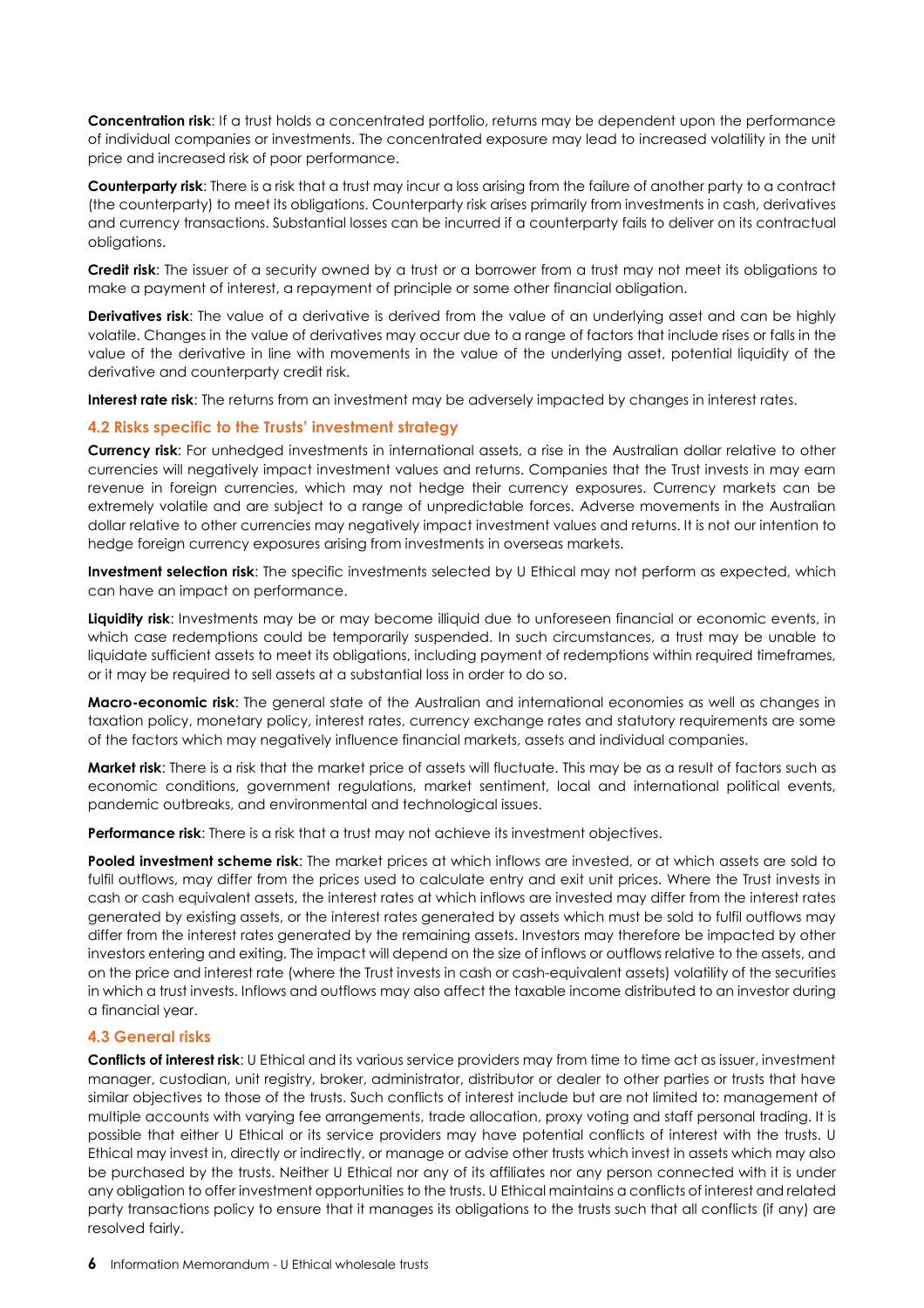**Operational risk**: This includes those risks which arise from carrying on an investment management business. The operation of the trusts requires U Ethical, the custodian and other service providers to implement sophisticated systems and procedures. Inadequacies with these systems and procedures or the people operating them could lead to a problem with a trust's operation and result in a decrease in the value of units.

**Personnel risk**: The skill and performance of U Ethical as investment manager can have a significant impact (both directly and indirectly) on investment returns. Changes in U Ethical's key personnel and resources may also have a material impact on investment returns.

**Regulatory risk**: There is a risk that a change in laws and regulations governing a security, sector or financial markets could have an adverse impact on a trust or on a trust's investments. A change in laws or regulations can increase the costs of operating a business and/or change the competitive landscape.

**Trust risk**: This refers to specific risks associated with a trust, such as termination and changes to fees and expenses. The performance of a trust or the security of an investor's capital is not guaranteed. There is no guarantee that the investment strategy of a trust will be managed successfully, or will meet its objectives. Failure to do so could negatively impact the performance of a trust. An investment in a trust is governed by the terms of the trust's constitution and this IM, each as amended from time to time. U Ethical may elect, in accordance with a trust's constitution and the Corporations Act 2001, to terminate a trust for any reason.

**The material relating to the risks of investing in a trust may change between the time you read this IM and the day when you acquire the product. The trusts you choose to invest in may affect the risk profile of your investment portfolio.**

# <span id="page-6-0"></span>**5. How we invest your money**

Warning: before deciding whether to invest in a trust, you should consider the likely investment return of the trust, the risk involved in investing in the trust, and your investment time frame.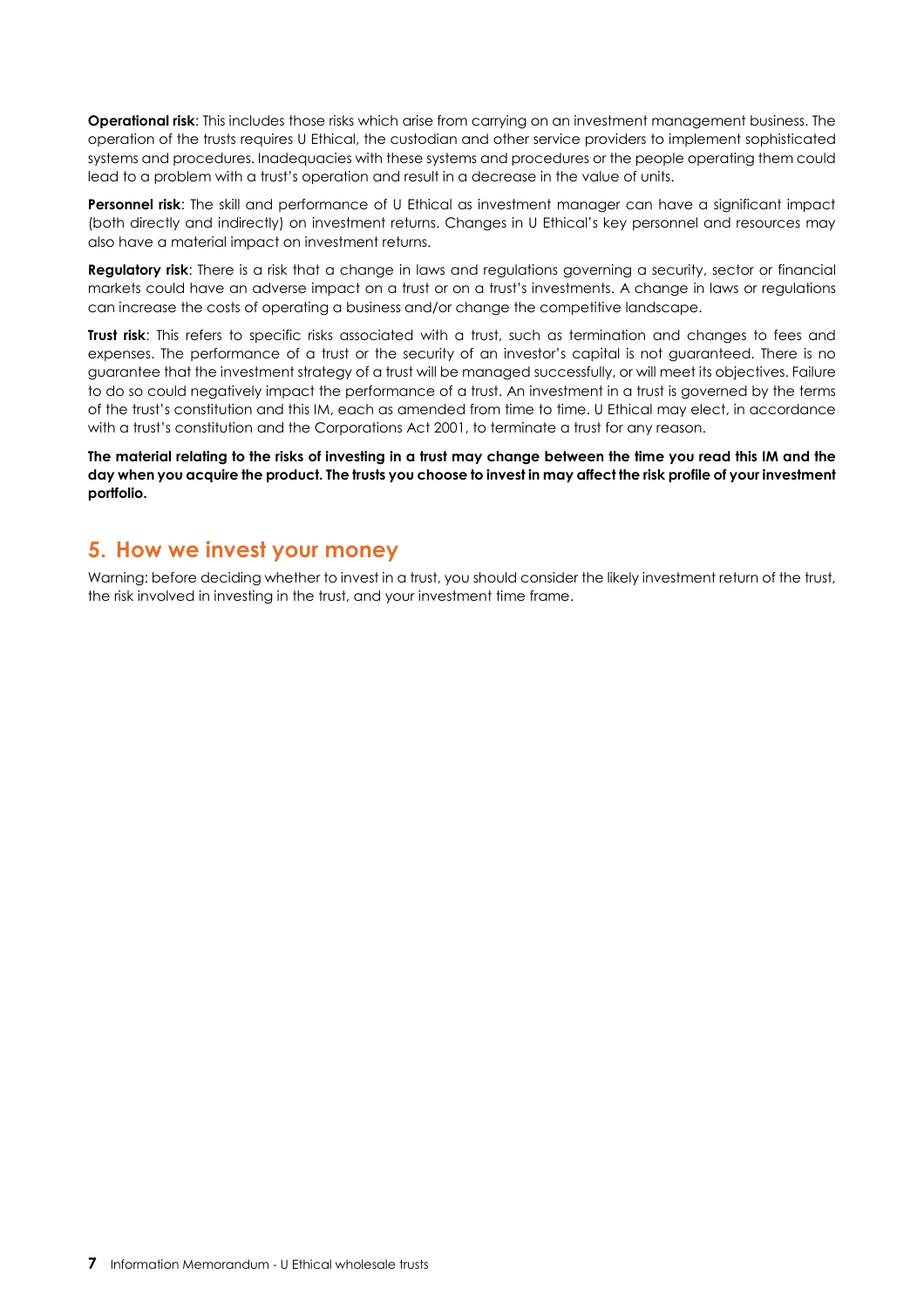# **5.1 Investment style**

| <b>Trust</b>                                            | 5.1a International<br><b>Equities Trust</b><br>(Wholesale)                                                                                                                                                             |              | <b>5.1b Australian Equities</b><br><b>Trust (Wholesale)</b>                                                                                                                                                            |              | <b>5.1c Diversified Income</b><br><b>Trust (Wholesale)</b>                                                                                                                                             |              | <b>5.1d Enhanced Income</b><br><b>Trust (Wholesale)</b>                                                                                                                           |             | 5.1e Cash Management<br><b>Trust (Wholesale)</b>                                                                                                                                            |       |
|---------------------------------------------------------|------------------------------------------------------------------------------------------------------------------------------------------------------------------------------------------------------------------------|--------------|------------------------------------------------------------------------------------------------------------------------------------------------------------------------------------------------------------------------|--------------|--------------------------------------------------------------------------------------------------------------------------------------------------------------------------------------------------------|--------------|-----------------------------------------------------------------------------------------------------------------------------------------------------------------------------------|-------------|---------------------------------------------------------------------------------------------------------------------------------------------------------------------------------------------|-------|
| <b>Investment aim</b>                                   | To achieve competitive<br>risk adjusted returns over<br>the medium to long<br>term while limiting harm<br>and creating positive<br>impact through the<br>implementation of<br>U Ethical's ethical<br>investment policy |              | To achieve competitive<br>risk adjusted returns over<br>the medium to long<br>term while limiting harm<br>and creating positive<br>impact through the<br>implementation of<br>U Ethical's ethical<br>investment policy |              | To generate income in<br>excess of short-term<br>interest rates while<br>limiting harm and<br>creating positive impact<br>through the<br>implementation of<br>U Ethical's ethical<br>investment policy |              | To generate income<br>and preserve capital<br>while limiting harm and<br>creating positive impact<br>through the<br>implementation of<br>U Ethical's ethical<br>investment policy |             | To generate income<br>and maintain capital<br>stability while limiting<br>harm and creating<br>positive impact through<br>the implementation of<br>U Ethical's ethical<br>investment policy |       |
| <b>Investment</b><br>objective                          | Outperform benchmark<br>after fees over rolling<br>5 year periods while<br>delivering a high<br>conviction bias to socially<br>responsible investments                                                                 |              | Outperform benchmark<br>after fees over rolling<br>5 year periods                                                                                                                                                      |              | Outperform benchmark<br>after fees over rolling<br>3 year periods                                                                                                                                      |              | Outperform benchmark<br>after fees over rolling<br>2 year periods                                                                                                                 |             | Outperform benchmark<br>after fees over rolling<br>1 year periods                                                                                                                           |       |
| <b>Benchmark</b>                                        | <b>MSCI World Ex Australia TR</b><br>Index (AUD)                                                                                                                                                                       |              | S&P / ASX 300<br><b>Accumulation Index</b>                                                                                                                                                                             |              | 3 month BBSW +2.5%                                                                                                                                                                                     |              | 3 month BBSW +1%                                                                                                                                                                  |             | Reserve Bank of Australia<br>cash rate                                                                                                                                                      |       |
| <b>Minimum</b><br>suggested<br>investment time<br>frame | At least 7 to 10 years                                                                                                                                                                                                 |              | At least 7 to 10 years                                                                                                                                                                                                 |              | At least 3 to 5 years                                                                                                                                                                                  |              | At least 2 years                                                                                                                                                                  |             | At least 6 months                                                                                                                                                                           |       |
| <b>Asset classes</b>                                    | Asset class                                                                                                                                                                                                            | Range        | <b>Asset class</b>                                                                                                                                                                                                     | Range        | <b>Asset class</b>                                                                                                                                                                                     | Range        | <b>Asset class</b>                                                                                                                                                                | Range       | <b>Asset class</b>                                                                                                                                                                          | Range |
| and allocation<br>ranges                                | International                                                                                                                                                                                                          | $90 - 100\%$ | <b>Australian equities</b>                                                                                                                                                                                             | $90 - 100\%$ | Fixed income                                                                                                                                                                                           | $50 - 100\%$ | Cash                                                                                                                                                                              | $20 - 90\%$ | Cash, cash                                                                                                                                                                                  | 100%  |
|                                                         | equities<br>Cash and cash<br>equivalents                                                                                                                                                                               | $0 - 10\%$   | Cash and cash<br>equivalents                                                                                                                                                                                           | $0 - 10\%$   | Cash                                                                                                                                                                                                   | $0 - 50%$    | Fixed income                                                                                                                                                                      | $10 - 80\%$ | equivalents and<br>term deposits                                                                                                                                                            |       |
| <b>Risk level*</b>                                      | <b>High</b>                                                                                                                                                                                                            |              | High                                                                                                                                                                                                                   |              | <b>Medium</b>                                                                                                                                                                                          |              | Low                                                                                                                                                                               |             | <b>Very low</b>                                                                                                                                                                             |       |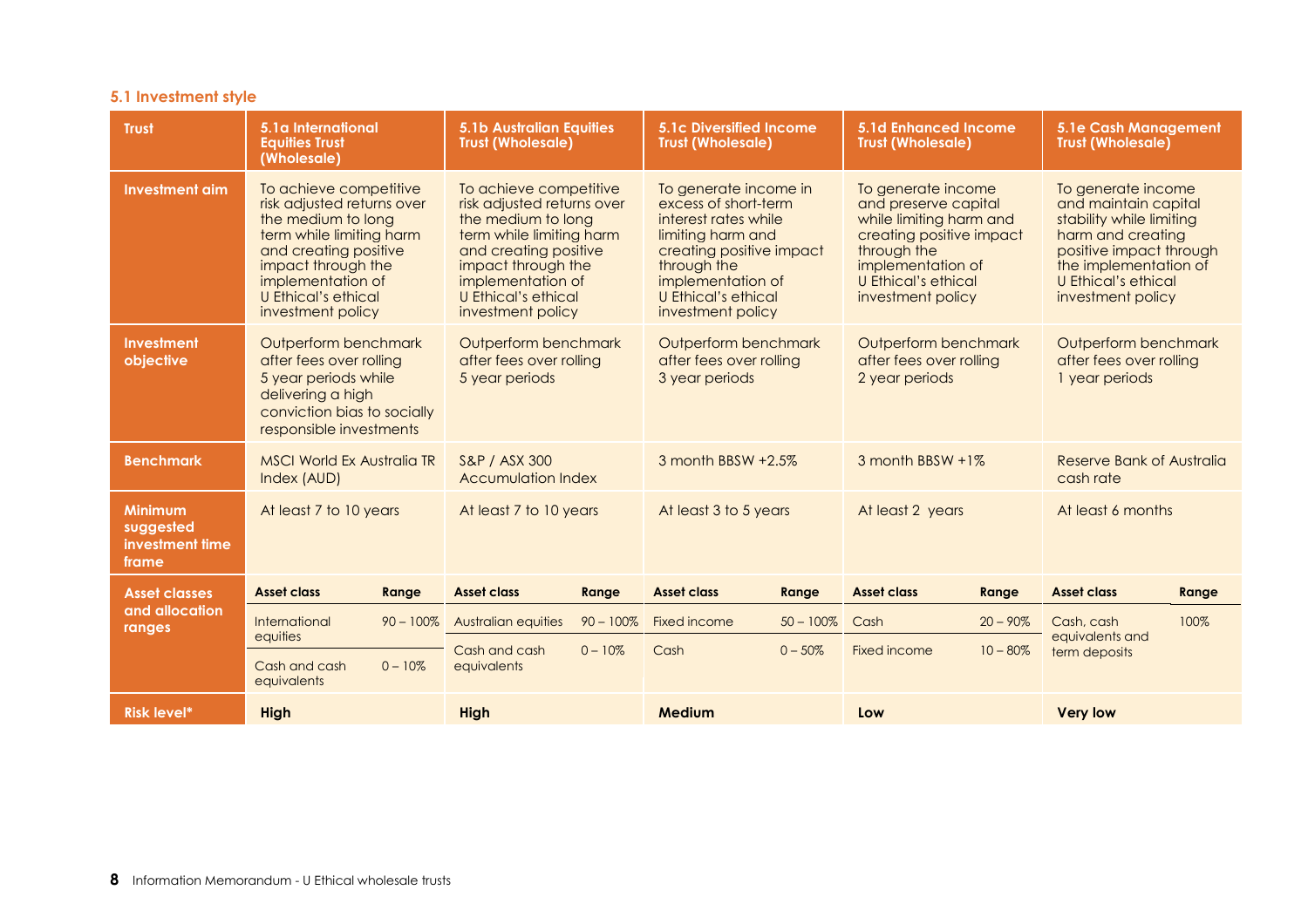| <b>Trust</b>                                                                                                    | 5.1a International<br><b>Equities Trust</b><br>(Wholesale)                                                                                                                                                                                                                                                                                                                                                                                                               | <b>5.1b Australian Equities</b><br><b>Trust (Wholesale)</b>                                                                                                                                                 | <b>5.1c Diversified Income</b><br><b>Trust (Wholesale)</b>                                                                                                                                                                                                                                                                                                                                                                                                                                                                                                             | 5.1d Enhanced Income<br><b>Trust (Wholesale)</b>                                                                                                                                                                                                                                                                                                                                                                                                                                                                                                                              | 5.1e Cash Management<br><b>Trust (Wholesale)</b>                                                                                                                   |
|-----------------------------------------------------------------------------------------------------------------|--------------------------------------------------------------------------------------------------------------------------------------------------------------------------------------------------------------------------------------------------------------------------------------------------------------------------------------------------------------------------------------------------------------------------------------------------------------------------|-------------------------------------------------------------------------------------------------------------------------------------------------------------------------------------------------------------|------------------------------------------------------------------------------------------------------------------------------------------------------------------------------------------------------------------------------------------------------------------------------------------------------------------------------------------------------------------------------------------------------------------------------------------------------------------------------------------------------------------------------------------------------------------------|-------------------------------------------------------------------------------------------------------------------------------------------------------------------------------------------------------------------------------------------------------------------------------------------------------------------------------------------------------------------------------------------------------------------------------------------------------------------------------------------------------------------------------------------------------------------------------|--------------------------------------------------------------------------------------------------------------------------------------------------------------------|
| Investment<br>strategy                                                                                          | The Trust provides exposure<br>to a high conviction<br>portfolio of international<br>equities subject to<br>U Ethical's ethical<br>investment policy. Each<br>company must attain a<br>minimum environmental,<br>social and governance<br>(ESG) rating, while the<br>overall portfolio must<br>attain a minimum<br>alignment to United<br><b>Nations Sustainable</b><br><b>Development Goals</b><br>(SDGs). Financial<br>evaluation is focussed on<br>quality and value. | The Trust provides exposure<br>to a diversified portfolio of<br>Australian equities subject<br>to U Ethical's ethical<br>investment policy.<br>Financial evaluation is<br>focussed on quality and<br>value. | The Trust provides exposure<br>to a diversified portfolio of<br>income generating<br>investments subject to<br>U Ethical's ethical<br>investment policy.<br>Investments may include<br>cash, term deposits,<br>government and<br>corporate bonds, fixed<br>and floating rate notes,<br>asset backed securities,<br>mortgages and mortgage<br>backed securities, impact<br>loans, preference shares,<br>hybrid securities and<br>convertible securities.<br>Derivatives are used for<br>the purposes of hedging,<br>transactional efficiency or<br>tactical investment. | The Trust provides exposure<br>to a diversified portfolio of<br>income generating<br>investments subject to<br><b>U Ethical's ethical</b><br>investment policy.<br>Investments may include<br>cash, term deposits,<br>government and<br>corporate bonds, fixed<br>and floating rate notes,<br>asset backed securities,<br>mortgages and mortgage<br>backed securities, impact<br>loans, preference shares,<br>hybrid securities and<br>convertible securities.<br>Derivatives are used for<br>the purposes of hedging,<br>transactional efficiency or<br>tactical investment. | The Trust provides exposure<br>to a diversified portfolio of<br>cash, cash equivalents<br>and term deposits subject<br>to U Ethical's ethical<br>investment policy |
| <b>Significant</b><br><b>benefits</b>                                                                           | Refer section 3.2                                                                                                                                                                                                                                                                                                                                                                                                                                                        | Refer section 3.2                                                                                                                                                                                           | Refer section 3.2                                                                                                                                                                                                                                                                                                                                                                                                                                                                                                                                                      | Refer section 3.2                                                                                                                                                                                                                                                                                                                                                                                                                                                                                                                                                             | Refer section 3.2                                                                                                                                                  |
| Significant risks-<br>risks specific to<br>the Trusts' assets<br>(refer section 4.1)                            | Company specific risk<br>Concentration risk (as the<br>Trust will hold 20-50<br>investments)<br>Counterparty risk<br>Derivative risk                                                                                                                                                                                                                                                                                                                                     | Company specific risk<br>Concentration risk (as the<br>Trust will hold 20-40<br>investments)<br>Counterparty risk<br>Derivative risk                                                                        | Company specific risk<br>Counterparty risk<br><b>Credit risk</b><br>Derivative risk<br>Interest rate risk                                                                                                                                                                                                                                                                                                                                                                                                                                                              | Company specific risk<br>Counterparty risk<br><b>Credit risk</b><br>Derivative risk<br>Interest rate risk                                                                                                                                                                                                                                                                                                                                                                                                                                                                     | Company specific risk<br>Counterparty risk<br>Credit risk<br>Interest rate risk                                                                                    |
| Significant risks -<br><b>Risks specific to</b><br>the Trusts'<br>investment<br>strategy (refer<br>section 4.2) | <b>Currency risk</b><br>Investment selection risk<br>Liquidity risk<br>Macro-economic risk<br><b>Market risk</b><br>Performance risk<br>Pooled investment<br>scheme risk                                                                                                                                                                                                                                                                                                 | <b>Currency risk</b><br>Investment selection risk<br>Liquidity risk<br>Macro-economic risk<br>Market risk<br>Performance risk<br>Pooled investment<br>scheme risk                                           | Investment selection risk<br>Liquidity risk<br>Macro-economic risk<br>Market risk<br>Performance risk<br>Pooled investment<br>scheme risk                                                                                                                                                                                                                                                                                                                                                                                                                              | Investment selection risk<br>Liquidity risk<br>Macro-economic risk<br>Market risk<br>Performance risk<br>Pooled investment<br>scheme risk                                                                                                                                                                                                                                                                                                                                                                                                                                     | Investment selection risk<br>Liquidity risk<br>Macro-economic risk<br>Performance risk<br>Pooled investment scheme<br>risk                                         |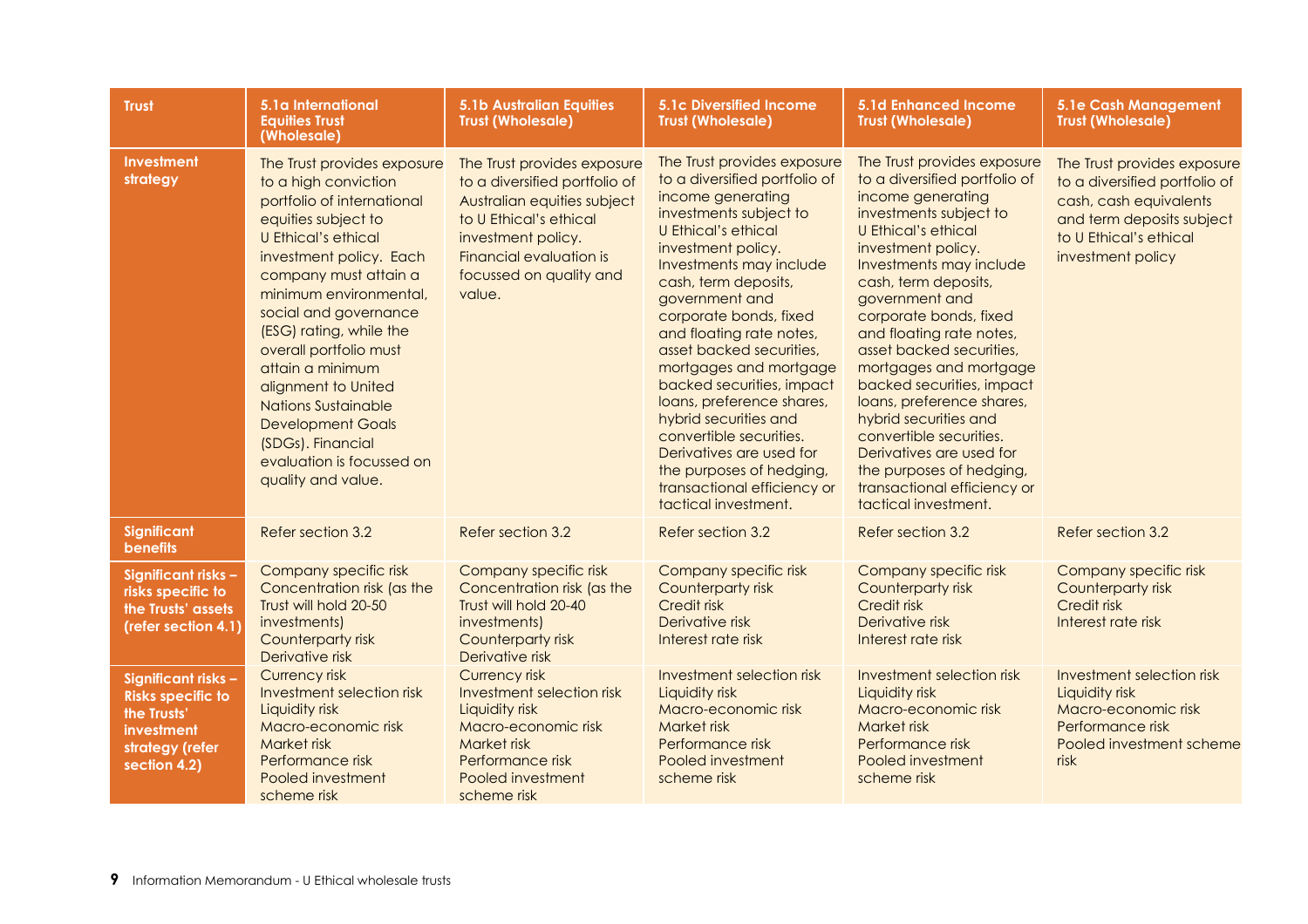| <b>Trust</b>                                                | 5.1a International<br><b>Equities Trust</b><br>(Wholesale)                                                                                             | <b>5.1b Australian Equities</b><br><b>Trust (Wholesale)</b>                                                                                                  | 5.1c Diversified Income<br><b>Trust (Wholesale)</b>                                                                                                          | 5.1d Enhanced Income<br><b>Trust (Wholesale)</b>                                                                                                       | 5.1e Cash Management<br><b>Trust (Wholesale)</b>                                                                                                                        |
|-------------------------------------------------------------|--------------------------------------------------------------------------------------------------------------------------------------------------------|--------------------------------------------------------------------------------------------------------------------------------------------------------------|--------------------------------------------------------------------------------------------------------------------------------------------------------------|--------------------------------------------------------------------------------------------------------------------------------------------------------|-------------------------------------------------------------------------------------------------------------------------------------------------------------------------|
| Significant risks -<br>general risks<br>(refer section 4.3) | Conflicts of interest risk<br>Operational risk resulting in<br>a decrease in the value of<br>units.<br>Personnel risk<br>Regulatory risk<br>Trust risk | Conflicts of interest risk<br>Operational risk resulting in<br>a decrease in the value of<br>units<br>Personnel risk<br><b>Regulatory risk</b><br>Trust risk | Conflicts of interest risk<br>Operational risk resulting in<br>a decrease in the value of<br>units<br>Personnel risk<br><b>Regulatory risk</b><br>Trust risk | Conflicts of interest risk<br>Operational risk resulting in<br>a decrease in the value of<br>units.<br>Personnel risk<br>Regulatory risk<br>Trust risk | Conflicts of interest risk<br>Operational risk resulting in<br>the assets of the Trust not<br>performing as expected<br>Personnel risk<br>Regulatory risk<br>Trust risk |

\* The risk level is not a complete assessment of all forms of risk. You should consider all forms of risk in assessing whether a trust will meet your investment objectives.

#### **5.2 Changes to a trust's details**

U Ethical may make changes to a trust from time-to-time, including changes to the types of investments, and in some cases without prior notice to investors. U Ethical will notify investors of any material changes in the next scheduled communication or as otherwise required by law.

The material relating to how we invest your money may change between the time you read this IM and the day when you acquire the product.

# **6. Fees and costs**

#### **Did you know?**

Small differences in both investment performance and fees and costs can have a substantial impact on your long term returns. For example, total annual fees and costs of 2 per cent of your fund balance rather than 1 per cent could reduce your final return by up to 20 per cent over a 30 year period (for example, reduce it from \$100,000 to \$80,000).

You should consider whether features such as superior investment performance or the provision of better investor services justify higher fees and costs. You may be able to negotiate to pay lower contribution fees and management costs where applicable. Ask the trustee or your financial adviser for more information.

## **To find out more**

If you would like to find out more, or see the impact of the fees based on your own circumstances, the Australian Securities and Investments Commission (ASIC) website (www.moneysmart.gov.au) has a managed investment fee calculator to help you check out different fee options.

The table below shows the direct and indirect fees and costs that you may be charged by a trust.

<span id="page-9-0"></span>

| Type of fee or cost<br>Fees when your money<br>moves in and out of the<br>Trust | 6.1a International Equities   6.1b Australian Equities<br>Trust (Wholesale) | <b>Trust (Wholesale)</b> | 6.1c Diversified Income<br><b>Trust (Wholesale)</b> | 6.1d Enhanced Income<br><b>Trust (Wholesale)</b> | 6.1e Cash Management<br><b>Trust (Wholesale)</b> |
|---------------------------------------------------------------------------------|-----------------------------------------------------------------------------|--------------------------|-----------------------------------------------------|--------------------------------------------------|--------------------------------------------------|
| <b>Establishment fee - the</b><br>fee to open your<br>investment                | Nil                                                                         | <b>Nil</b>               | <b>Nil</b>                                          | Nil                                              | <b>Nil</b>                                       |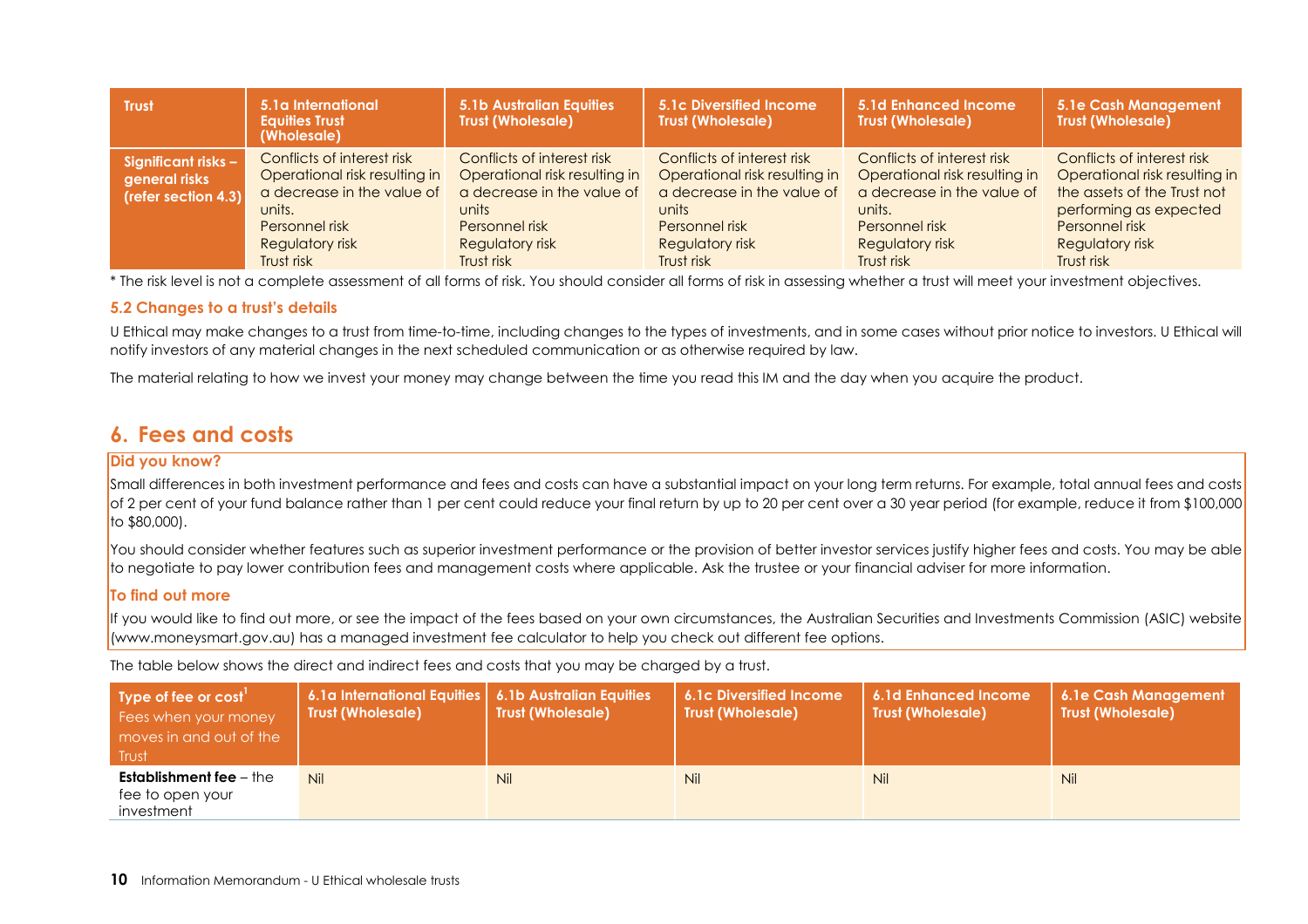| Type of fee or cost<br>Fees when your money<br>moves in and out of the<br>Trust                                                                                                                 | <b>6.1a International Equities</b><br><b>Trust (Wholesale)</b>          | <b>6.1b Australian Equities</b><br><b>Trust (Wholesale)</b>            | <b>6.1c Diversified Income</b><br><b>Trust (Wholesale)</b>             | <b>6.1d Enhanced Income</b><br><b>Trust (Wholesale)</b>                | <b>6.1e Cash Management</b><br><b>Trust (Wholesale)</b>                |
|-------------------------------------------------------------------------------------------------------------------------------------------------------------------------------------------------|-------------------------------------------------------------------------|------------------------------------------------------------------------|------------------------------------------------------------------------|------------------------------------------------------------------------|------------------------------------------------------------------------|
| <b>Contribution fee - the fee</b><br>on each amount<br>contributed to your<br>investment                                                                                                        | Nil                                                                     | Nil                                                                    | Nil                                                                    | Nil                                                                    | Nil                                                                    |
| Redemption fee $-$ the fee<br>to withdraw your<br>investment                                                                                                                                    | Nil                                                                     | Nil                                                                    | Nil                                                                    | Nil                                                                    | Nil                                                                    |
| <b>Switch fee - the fee to</b><br>switch between<br>investment products                                                                                                                         | Nil                                                                     | Nil                                                                    | Nil                                                                    | Nil                                                                    | Nil                                                                    |
| <b>Exit fee</b>                                                                                                                                                                                 | Nil                                                                     | Nil                                                                    | Nil                                                                    | Nil                                                                    | Nil                                                                    |
| Management costs <sup>2</sup><br>The fees and costs for<br>managing your<br>investments<br>Management fees $3 -$<br>as a percentage of<br>the net asset value of<br>the trust<br>Indirect costs | (up to) 0.9% pa or \$450 for<br>every \$50,000 invested in<br>the trust | (up to)0.8% pa or \$400 for<br>every \$50,000 invested in<br>the trust | (up to)0.7% pa or \$350 for<br>every \$50,000 invested in<br>the trust | (up to)0.7% pa or \$350 for<br>every \$50,000 invested in<br>the trust | (up to)0.3% pa or \$150 for<br>every \$50,000 invested in<br>the trust |
| estimated to be 0%<br>p.a. for all trusts                                                                                                                                                       |                                                                         |                                                                        |                                                                        |                                                                        |                                                                        |
| <b>Buy/sell spread</b>                                                                                                                                                                          | 0.25%/0.25%<br>\$125 for every \$50,000<br>invested in the trust        | 0.25%/0.25%<br>\$125 for every \$50,000<br>invested in the trust       | 0.20%/0.20%<br>\$100 for every \$50,000<br>invested in the trust       | 0.05%/0.05%<br>\$25 for every \$50,000<br>invested in the trust        | Not applicable                                                         |

#### **Notes**

1. Unless otherwise stated, fees and costs disclosed in this section are inclusive of the net effect of GST, if applicable.

- 2. The total management cost comprises a management fee and any indirect costs. Indirect costs are estimates based on the previous financial year and may vary each year. The total management costs are calculated daily and payable at the end of each calendar month based on the trust's net asset value.
- 3. Management fees may be negotiated with some wholesale clients (as defined by the Corporations Act).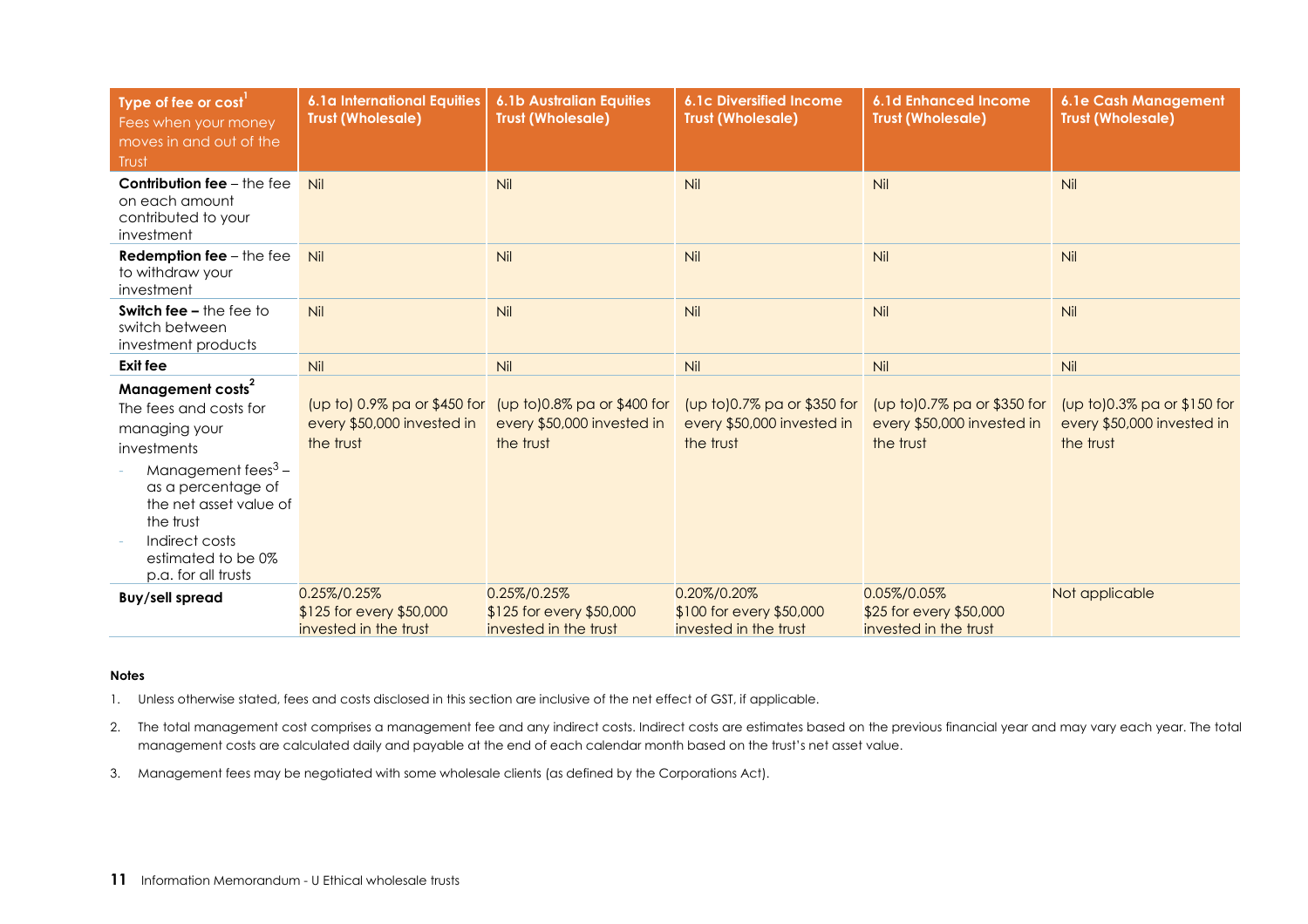## **6.6 Additional information about fees and costs**

Management costs are deducted from the income of a trust and will be retained by us to meet management and operational costs, charges, expenses and outgoings, and to make annual community contributions from our operating surplus.

The management costs are deducted before income is distributed to investors. Therefore, management costs will not appear as a deduction on income distribution statements.

#### **6.7 Transactional and operational costs**

Transactional and operational costs include costs such as brokerage, stamp duty and other taxes, and settlement and clearing costs.

A trust's buy/sell spread covers the transactional and operational costs involved in facilitating applications and redemptions. The spread is borne by investors when an application or redemption is made so that other investors in a trust do not bear these costs.

#### **6.8 Performance fees and commissions**

The trusts do not charge performance fees nor do they pay any commissions to financial advisers.

### **6.9 Changes in fees**

Fees may increase or decrease for a number of reasons including changes in the market or regulatory environments or from changes in costs. We may change fees without your consent, but will provide you with written notice of any fee increase.

### **6.10 GST**

Goods and services tax (GST) is not payable on the issue, redemption, or transfer of investments in the trusts, as these are input taxed financial supplies for GST purposes. The fees and costs shown in this section, unless otherwise stated, are inclusive of the net cost of GST. If the GST rate or arrangements change, the total amount payable may change even though those fees due to U Ethical are not increased.

### **6.11 Example of annual fees and costs of the Trust**

This table gives an example of how the fees and costs for a trust can affect your investment over a one year period. You should use this table to compare the products with other managed investment products.

| Example: balance of \$500,000 with a contribution of \$5,000 during the year * |                 |                                                                                                                                                                  |  |  |
|--------------------------------------------------------------------------------|-----------------|------------------------------------------------------------------------------------------------------------------------------------------------------------------|--|--|
| <b>Contribution fees</b>                                                       | Nil             | For every additional \$50,000 you put in you will be<br>charged \$0                                                                                              |  |  |
| Plus-<br><b>Management costs</b>                                               | Example 0.9% pa | And for every \$500,000 you have in the Trust, you will<br>be charged \$4,500 each year                                                                          |  |  |
| Equals-<br>Total cost                                                          |                 | If you had an investment of \$500,000 at the<br>beginning of the year and you put in an additional<br>\$50,000 during that year, you would be charged<br>\$4,500 |  |  |

\*This example assumes management costs of 0.9% are calculated on the balance of \$500,000 with the \$50,000 additional investment occurring at the end of the first year. Therefore management costs are calculated on a \$500,000 balance only. It assumes no market movement in the value of the assets, no reinvestment of income and no redemptions are made during the year. This example does not capture the impact of the buy/sell spread.

**The material relating to fees and costs may change between the time you read this IM and the day when you acquire the product.** 

# <span id="page-11-0"></span>**7. How the trusts are taxed**

**Warning: Investing in the trusts is likely to have tax consequences. Before investing in a trust you are strongly advised to seek your own professional tax advice about the tax consequences that may apply to you based on your particular circumstances.** 

The taxation information assumes the trusts are not assessed as an Attribution Managed Investment Trust (AMIT). Should the trusts qualify and elect to become an AMIT, the section below entitled 'Attribution Managed Investment Trust' will apply.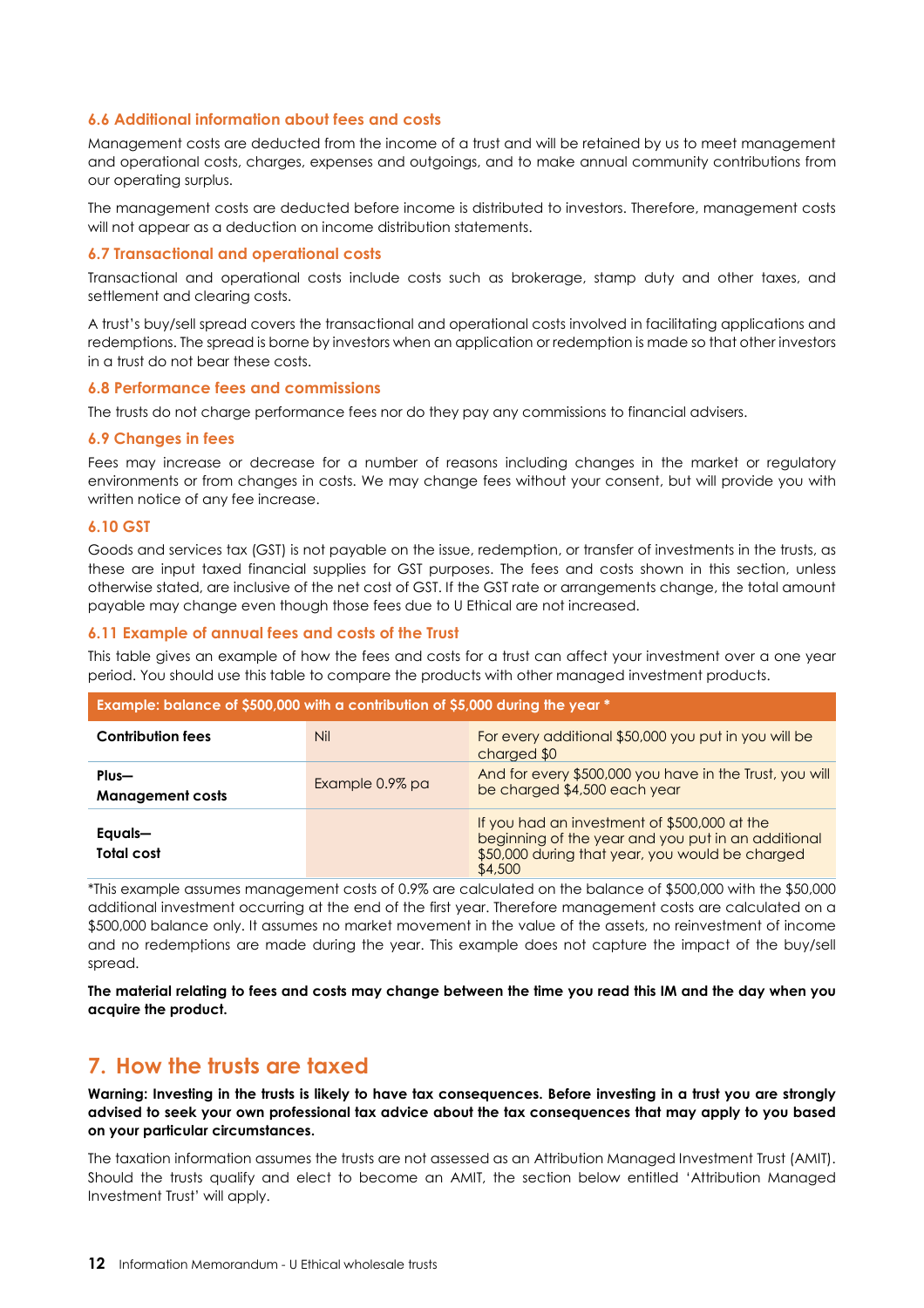The taxation information contained in this IM reflects the income tax legislation in force, and the interpretation of the Australian Taxation Office and the courts, as at the date of issue of this IM. Taxation laws are subject to continual change and there are reviews in progress that may impact the taxation of trusts and investors.

The trusts do not pay any tax liability on your behalf. The trusts generally distribute all taxable income each financial year so that they are not subject to tax. As an investor, you will be assessed for tax on your share of the net income and net capital gains generated by a trust. Depending on your particular circumstances, you may also be liable to pay capital gains tax when you redeem units in a trust.

### **7.1 Taxation position of the trusts**

The trusts distribute all taxable income (including capital gains and tax credits, if any) to investors each half year. As such the trusts are not subject to income tax. If for any reason there is income to which no investor is presently entitled, the trusts would be taxed at the highest marginal tax rate in respect of this income.

### **7.2 Taxation of distributions**

Distributions from the trusts may include income (e.g. interest, franked or unfranked dividends or tax deferred), capital gains and/or tax credits.

You should declare distributions received on your tax return, even if they are reinvested or credited to another account.

At the end of each financial year, you will receive a tax statement that provides a consolidated view of all the income distributed, the tax components and a guide to help transfer this information into your tax return.

### **7.3 Tax implications of redemptions, transfers or switches**

Australian residents are generally subject to capital gains tax on gains when they redeem any investment, invest in another trust or transfer units to someone else.

When you redeem, transfer or switch an investment you will need to include any capital gain or loss that is realised in your tax return. We can send you a history of all your transactions to assist in calculating any such gains or losses.

## **7.4 Attribution of Managed Investment Trusts**

Legislation to establish a new tax system for managed investment trusts (MITs) was enacted in May 2016. Eligible MITs can elect to become an Attribution MIT (AMIT) by irrevocable choice. The AMIT regime enables a registered scheme's taxable income to be allocated to unitholders based on 'attribution' rather than present entitlement.

We, as trustee of the trusts, elect the trusts we operate into the AMIT regime where they qualify, and will therefore attribute the taxable income of the trusts to investors according to 'trust components' on a fair and reasonable basis consistent with their interests.

We will provide you with an annual statement detailing the trust components attributed to you within three months of the end of the financial year.

Reforms to the taxation of trusts are generally ongoing. You should seek your own advice and monitor the progress of announcements and proposed legislative changes on the potential impact.

# **7.5 Tax File Number (TFN) or Australian Business Number (ABN)**

You may choose whether to provide your TFN or ABN or an appropriate exemption to us. If you do not provide a TFN or ABN, or do not have an appropriate exemption, we are required to withhold tax at the highest marginal tax rate, as well as the Medicare levy, from income distributions.

#### **7.6 Non-resident investors**

If you are not an Australian resident for tax purposes, we will withhold tax from distributions paid. The applicable rate of tax will vary depending on a number of factors, such as the type of distribution and your country of residence for tax purposes. Non-residents may be entitled to a credit for Australian income tax paid by us in respect of the tax liability.

# **7.7 Foreign Account Tax Compliance Act**

Under the US Foreign Account Tax Compliance Act (FATCA), U Ethical is deemed to be a 'foreign financial institution' and is required to obtain and disclose information about certain US and US-owned investors. We may ask you to provide certain information about yourself in order to comply with our FATCA obligations (FATCA Information).

To the extent that all FATCA Information is provided, imposition of US withholding tax on payments of US income or gross proceeds from the sale of particular US securities will not apply to the trusts. Although we attempt to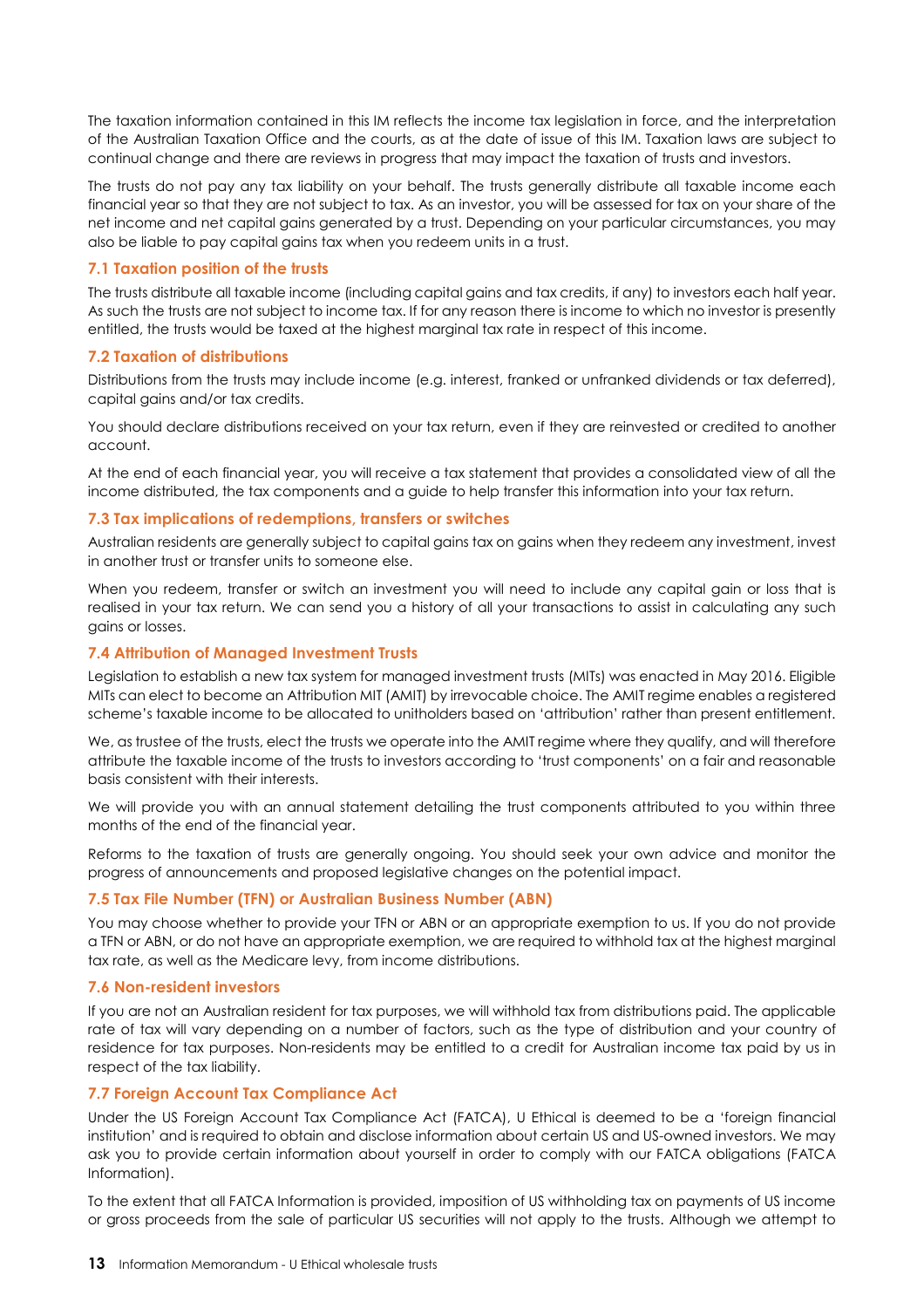take all reasonable steps to comply with our FATCA obligations and to avoid the imposition of US withholding tax, this outcome is not guaranteed.

Under the terms of the intergovernmental agreement between the US and Australian governments, we may provide FATCA information to the Australian Taxation Office. We may use your personal information in order to comply with FATCA, and may contact you if we require additional information to comply with our FATCA obligations.

# **7.8 Common Reporting Standard**

The Australian Government introduced the Organisation for Economic Co-operation and Development's Common Reporting Standard (CRS) from 1 July 2017.

CRS is a broad framework for the collection, reporting and exchange of financial account information between revenue authorities across all jurisdictions. Like FATCA, the CRS requires financial institutions (including U Ethical) to collect and report to the Australian Taxation Office financial account information on non-residents, which the Australian Taxation Office will then exchange with the foreign tax authorities of those non-residents.

We may therefore collect and use your personal information, or contact you for additional information, in order to comply with the CRS.

### **7.9 Manager's tax indemnity**

In the event that we incur a liability for any kind of tax or impost on account of an investor, we have broad powers of recoupment from income due to the investor. In the event that we are required under any statutory or common law to pay tax in our capacity as operator of a trust, we are empowered to pay the tax from the assets of the trust.

**The material relating to how a trust is taxed may change between the time you read this IM and the day when you acquire the product.** 

# <span id="page-13-0"></span>**8. How to apply**

# **8.1 Applications**

You can make an initial investment by completing the application form which can be found on our web site. Before completing the application form, please ensure you have read this IM. Please:

- 1. Complete and sign all relevant sections of the application and client identification forms before submission. If you have any questions regarding the completion of the forms, please speak to us or to your licensed financial adviser for more information.
- 2. Submit your completed application form as per the instructions together with supporting identification documents.

#### **8.2 Signatures to account**

The application and client identification forms must be signed as per below.

| Type of investor | <b>Application form details</b>                                                                    | <b>Signatures</b>                                                                                        |
|------------------|----------------------------------------------------------------------------------------------------|----------------------------------------------------------------------------------------------------------|
| Individual       | Individual details plus TFN or<br>withholding tax exemption                                        | Individual and/or power of attorney                                                                      |
| Joint investors  | Details for both investors plus<br>TFNs or withholding tax<br>exemption                            | Both investors and/or power of attorney                                                                  |
| Corporate        | Company details including ABN                                                                      | Either two directors, a director and company<br>secretary, or a director (if signing as a sole director) |
| Partnership      | Details of all principals,<br>partnership name and ABN<br>(Example: John Smith and<br>David Jones) | Partner(s)                                                                                               |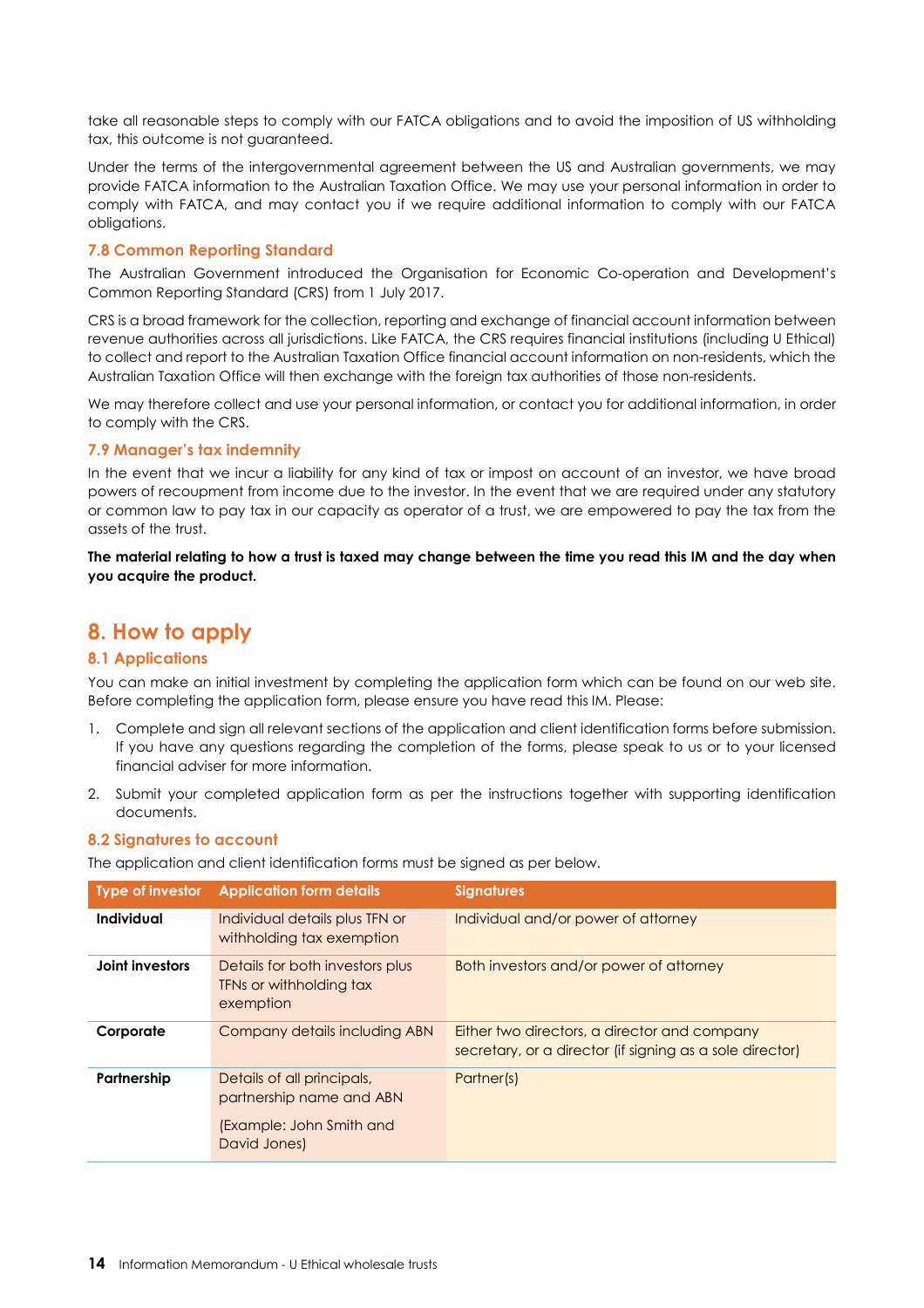|                | Type of investor Application form details | <b>Signatures</b> |
|----------------|-------------------------------------------|-------------------|
| Trust or       | Trustee details,                          | <b>Trustee</b>    |
| superannuation | trust/superannuation fund name            |                   |
| fund           | and ABN (Example: Trustee                 |                   |
|                | name ITF XYZ Trust or XYZ                 |                   |
|                | Superannuation Fund)                      |                   |

**As trustee, we may reject any application at our sole discretion, without giving reasons, and will return any monies received with the rejected application within five (5) Business Days from the date the application was rejected.** 

### **8.3 Cooling-off period**

There are no cooling-off periods for monies invested in the trusts.

### **8.4 Complaints resolution**

We have an internal dispute resolution process in place to resolve any complaints or concerns you may have quickly and fairly. Any complaints or concerns should be directed to the complaints handling officer by contacting us directly or in writing addressed to U Ethical, Level 6, 130 Lonsdale Street, Melbourne Vic 3000, or [info@uethical.com.](mailto:info@uethical.com)

We aim to resolve your concerns at the time your complaint is received or, if not possible, within five (5) Business Days. Some matters may take a longer period to investigate and for a decision on what action is to be taken. This can take up to 30 days.

**The material relating to how to apply, investor enquiries and complaints may change between the time you read this IM and the day when you acquire the product.** 

# <span id="page-14-0"></span>**9. Other information**

### **9.1 Additional disclosure information**

The trusts are not subject to regular reporting and continuous disclosure obligations as they are not required to be registered with ASIC.

#### **9.2 Changed details**

You must advise us in writing of any changes to your account. The below forms can be located on our website.

- Change of name: This can be done via the change of name form.
- Change of details: Including; contact; tax status; distribution preference and bank account details.

It is a legal requirement that you provide us with supporting documentation in order for any change to your name or bank account details to take place.

#### **9.3 IM changes**

We may change information in this IM as required. Where these changes are not materially adverse, this updated information will be available on our website or by contacting us on 1800 996 888. A paper copy of this updated information will be provided to you free of charge on request.

If we make a materially adverse change, we will issue a replacement IM. If there is a material increase in fees, we will give you at least 30 days prior notice in writing.

#### **9.4 No representation or guarantee**

We make no representation nor give any guarantee as to the future performance or success of, the rate of income from or capital return from, the recovery of money invested in, or the income tax or other taxation consequences of, any investment in the Trust, whether made on the basis of this IM or otherwise.

#### **9.5 Unregistered scheme**

The trusts are unregistered managed investment schemes which are governed by their constitutions and some provisions of the Corporations Act 2001 (Cth), but not by Chapter 5C of the Corporations Act 2001 (Cth).

The constitutions set out rules covering the trusts and the rights of unitholders in the trusts. We may vary the constitutions without your consent. You may request a copy of the constitutions free of charge by contacting us.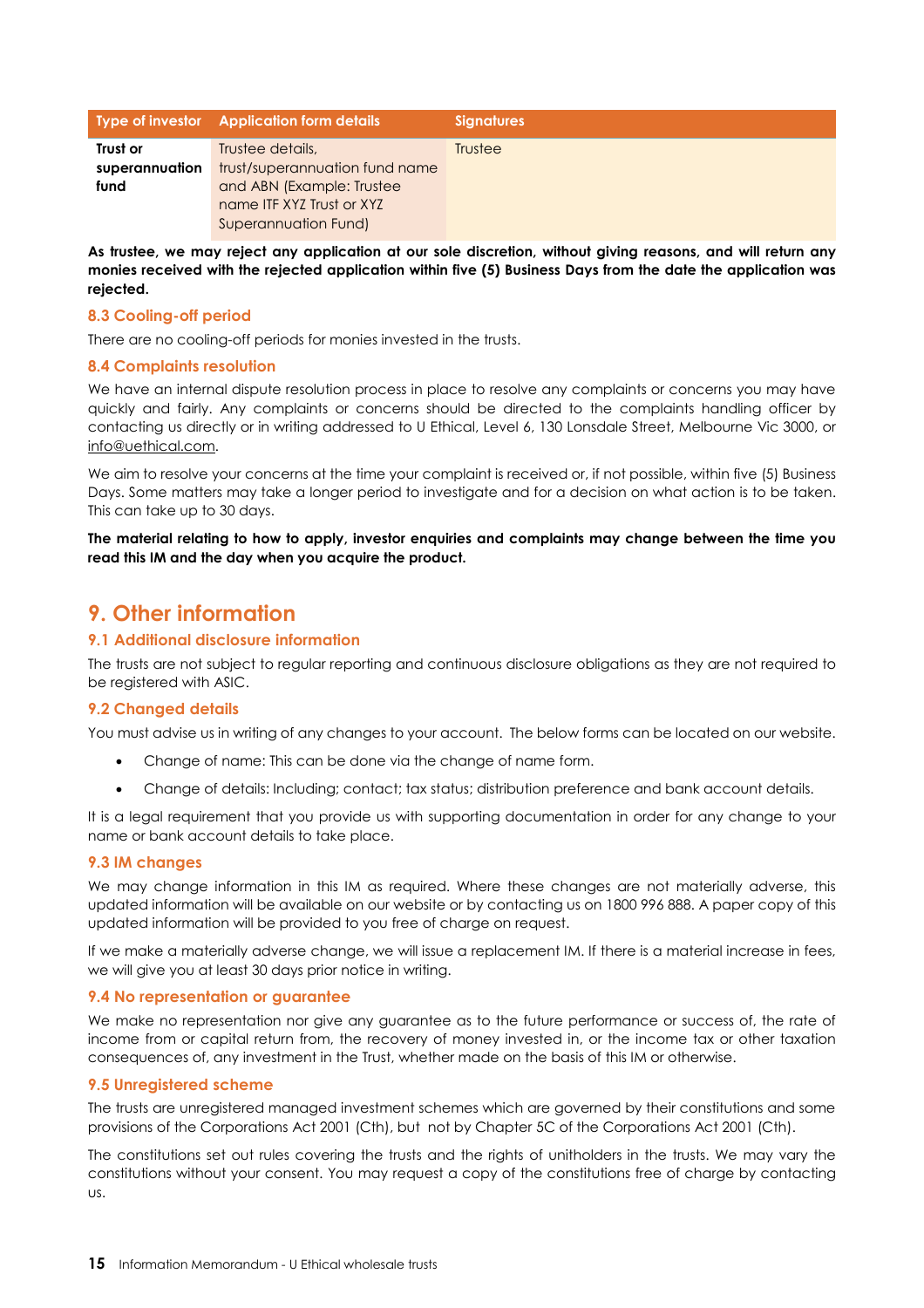## **9.6 Investor rights**

The rights of an investor in the trusts are governed by the trusts' constitutions and applicable legislation. You do not have the right to participate in the management or operation of the trusts. Under the trusts' constitutions, your liability is limited to the amount that you have invested in a trust.

### **9.7 Roles and responsibilities of agents**

You may wish to appoint someone else, such as your financial adviser, a relative or your solicitor, to look after your investment on your behalf. Your appointed representative can do everything that you can do with your investment except appoint another authorised representative.

If your authorised representative is your financial adviser, their authority is limited in that they cannot change the account name or alter payment/distribution bank account details.

To cancel your authorised representative, you must give us at least seven (7) Business Days' written notice.

You release and indemnify us from and against all liability that may be suffered by you or by us, or brought against us in respect of any acts or omission of your authorised representative, whether authorised by you or not.

### **9.8 Related party transactions and conflicts of interest**

The trusts may invest in other products managed by us. Any fees charged by these products are rebated or offset so there is no double-counting of fees.

Our directors, our employees, and entities associated with them, and some of the products we manage may be investors in other products we manage. These transactions are carried out on the same terms and conditions as for other investors in the products.

We are engaged solely in investment management for a wide range of clients, and advice to a limited number of large wholesale clients.

All employees, and where applicable, directors must comply with our policies including code of ethics and conduct policy, conflicts of interest and related party transactions policy and securities trading policy. These policies are designed to mitigate and manage any actual or perceived conflicts of interest.

# **9.9 Anti-Money Laundering**

The Anti-Money Laundering and Counter-Terrorism Financing Act 2006 (AML Act) imposes stringent obligations on financial services providers to ascertain and verify the identity of their clients. The AML Act requires us to comply with client identification and verification procedures. Depending on the circumstances, we may need to obtain from you certain additional documents or information. You will be informed what information or documents are required, if any, when the need arises. We may also be required to disclose information in respect of an application and/or subsequent transactions to regulatory and/or law enforcement agencies including the Australian Transaction Reports and Analysis Centre (AUSTRAC).

#### **9.10 Privacy**

We are committed to compliance with the Privacy Act and the Australian Privacy Principles, and in providing you with products and services in a manner which ensures your right to privacy is respected.

We collect personal information for the purposes of processing applications, providing you with the products offered in the relevant disclosure document and in order to manage your investment. We may provide that information to any of the organisations that are used in the ordinary administration and management of the business or the trusts, including providers of clerical, administration, investment management or custodial services, settlement agents, unit registry services, clearing houses, and credit agencies and if required to do so by law. You may contact us at any time with questions or concerns about privacy, or to access, correct or update personal information held.

Queries about privacy should be directed in the first instance to U Ethical's director operations or the Office of the Australian Information Commissioner who also deals with certain complaints relating to privacy concerns.

For a copy of our privacy policy, please contact us or download the policy from our website.

#### **9.11 Custodian**

The Northern Trust Company has been appointed to hold the assets of the trusts under a master custody agreement. As custodian, Northern Trust will safe-keep the assets of the trusts, collect the income of the trusts and act on our directions to settle the trusts' trades. Northern Trust does not make investment decisions in respect of the trusts' assets it holds.